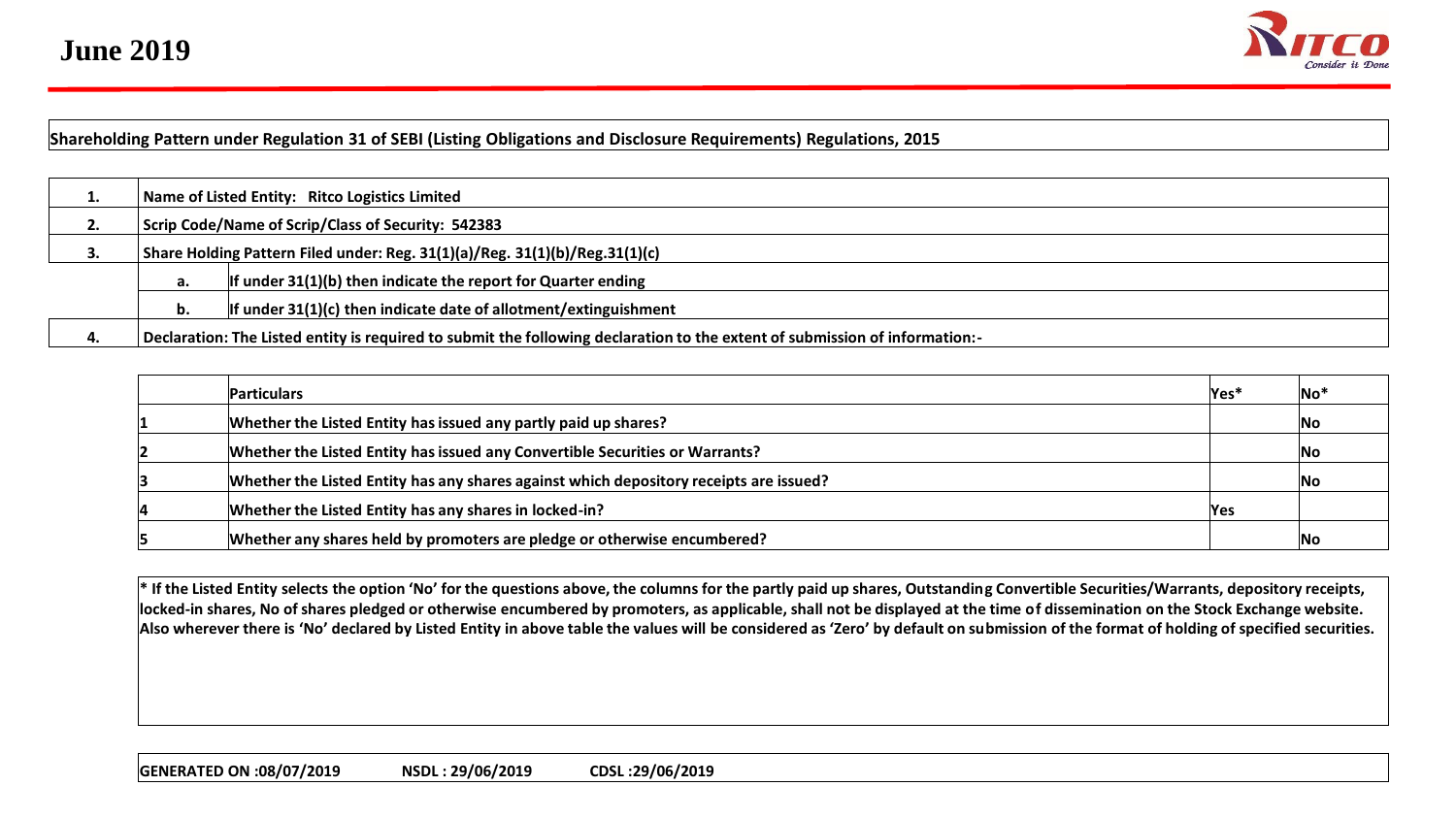

|      | <b>Ritco Logistics Limited</b>                              |                                     |                                 |                                     |                                                  |                          |                                          |                                                                       |                               |                                                                                                                  |                                               |                                                |                                                                |                                                    |                                                |                                 |                                                |                                              |
|------|-------------------------------------------------------------|-------------------------------------|---------------------------------|-------------------------------------|--------------------------------------------------|--------------------------|------------------------------------------|-----------------------------------------------------------------------|-------------------------------|------------------------------------------------------------------------------------------------------------------|-----------------------------------------------|------------------------------------------------|----------------------------------------------------------------|----------------------------------------------------|------------------------------------------------|---------------------------------|------------------------------------------------|----------------------------------------------|
|      | Table I - Summary Statement holding of specified securities |                                     |                                 |                                     |                                                  |                          |                                          |                                                                       |                               |                                                                                                                  |                                               |                                                |                                                                |                                                    |                                                |                                 |                                                |                                              |
|      |                                                             |                                     |                                 |                                     |                                                  |                          |                                          |                                                                       |                               |                                                                                                                  |                                               |                                                |                                                                |                                                    |                                                |                                 |                                                |                                              |
|      |                                                             |                                     |                                 |                                     |                                                  |                          | ing as a %                               | Number of Voting Rights held in each class<br>Sharehold of securities |                               |                                                                                                                  |                                               |                                                | Shareholding,                                                  | Number of Locked in pledged or otherwise<br>shares |                                                | Number of Shares<br>lencumbered |                                                |                                              |
|      |                                                             |                                     | No. of                          | No. of<br>Partly                    | No. of<br>shares                                 |                          | of total<br>no. of<br>shares             | <b>No of Voting Rights</b>                                            |                               | No. of<br>as a % assuming<br><b>Shares</b><br>full conversion<br><b>Underlying</b><br>Outstanding of convertible |                                               |                                                |                                                                |                                                    |                                                | Number<br>of equity             |                                                |                                              |
|      | Category Category of shareholder                            | Nos. of<br>sharehold shares<br>lers | fully paid<br>up equity<br>held | paid-up<br>equity<br>shares<br>held | underlyin<br>Depositor shares<br>v Receipts held | Total nos.               | (calculate<br>d as per<br>SCRR,<br>1957) |                                                                       | Class eg: X Class eg: y Total |                                                                                                                  | Total as a securities<br>$\%$ of<br>$(A+B+C)$ | convertible<br>(including<br><b>Warrants</b> ) | securities (as a<br>percentage of<br>diluted share<br>capital) | No. (a)                                            | As a % of<br>total<br><b>Shares</b><br>held(b) | No. (a)                         | As a % of<br>total<br><b>Shares</b><br>held(b) | shares<br>held in<br>demateria<br>lised form |
|      |                                                             |                                     |                                 |                                     |                                                  | $(VII) =$<br>$(IV)+(V)+$ | (VIII) As a<br>% of                      |                                                                       |                               |                                                                                                                  |                                               |                                                | $ (XI) = (VII)+(X) As$                                         |                                                    |                                                |                                 |                                                |                                              |
| (1)  | (11)                                                        | (III)                               | (IV)                            | (V)                                 | (VI)                                             | (VI)                     | $(A+B+C2)$                               |                                                                       |                               | (IX)                                                                                                             |                                               | (X)                                            | $ a \times of (A+B+C2) $                                       |                                                    | (XII)                                          |                                 | (XIII)                                         | (XIV)                                        |
| (A)  | Promoter & Promoter Group                                   |                                     | 17876618 0                      |                                     |                                                  | 17876618 73.0355         |                                          | 17876618 0                                                            |                               | 17876618 73.0355                                                                                                 |                                               |                                                | 73.0355                                                        |                                                    | 17876618 100.0000 0                            |                                 | 0.0000                                         | 17876618                                     |
| (B)  | Public                                                      | 399                                 | 6600000                         |                                     |                                                  | 6600000                  | 26.9645                                  | 6600000                                                               |                               | 6600000 26.9645                                                                                                  |                                               |                                                | 26.9645                                                        |                                                    | 0.0000                                         | <b>NA</b>                       | <b>NA</b>                                      | 6600000                                      |
| (C)  | Non Promoter - Non Public                                   |                                     |                                 |                                     |                                                  |                          |                                          |                                                                       |                               |                                                                                                                  |                                               |                                                |                                                                |                                                    | 0.0000                                         | <b>NA</b>                       | <b>NA</b>                                      |                                              |
| (C1) | <b>Shares Underlying DRs</b>                                |                                     |                                 |                                     |                                                  |                          | 0.0000                                   |                                                                       |                               |                                                                                                                  | 0.0000                                        |                                                | 0.0000                                                         |                                                    | 0.0000                                         | <b>NA</b>                       | <b>NA</b>                                      |                                              |
| (C2) | Shares Held By Employee Trust                               |                                     |                                 |                                     |                                                  |                          | 0.0000                                   |                                                                       |                               |                                                                                                                  | 0.0000                                        |                                                | 0.0000                                                         |                                                    | 0.0000                                         | <b>NA</b>                       | <b>NA</b>                                      |                                              |
|      | Total                                                       | 406                                 | 24476618                        |                                     |                                                  |                          | 24476618 100.0000 24476618 0             |                                                                       |                               |                                                                                                                  | 24476618 100.0000                             |                                                | 100.0000                                                       | 17876618 73.0354                                   |                                                |                                 | 0.0000                                         | 24476618                                     |
|      | GENERATED ON :08/07/2019<br>NSDL: 29/06/2019                |                                     | CDSL:29/06/2019                 |                                     |                                                  |                          |                                          |                                                                       |                               |                                                                                                                  |                                               |                                                |                                                                |                                                    |                                                |                                 |                                                |                                              |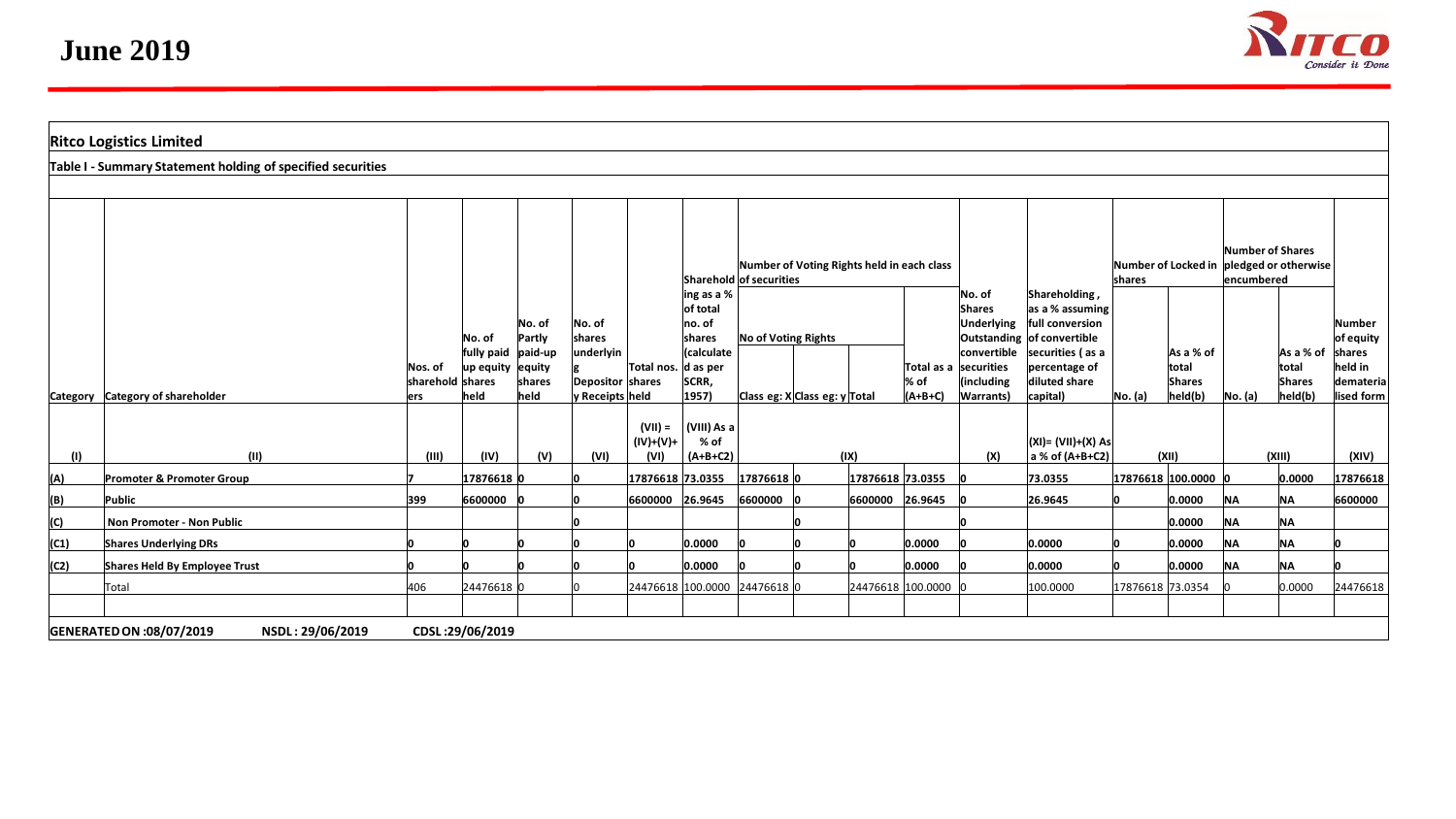

| <b>Ritco Logistics Limited</b> |                                                                                      |            |                         |                          |                                                           |                                                      |                                                          |                                                            |             |             |          |                              |                                                                                     |                                                                     |                                                     |                                               |  |                                        |                                            |
|--------------------------------|--------------------------------------------------------------------------------------|------------|-------------------------|--------------------------|-----------------------------------------------------------|------------------------------------------------------|----------------------------------------------------------|------------------------------------------------------------|-------------|-------------|----------|------------------------------|-------------------------------------------------------------------------------------|---------------------------------------------------------------------|-----------------------------------------------------|-----------------------------------------------|--|----------------------------------------|--------------------------------------------|
|                                | Table II - Statement showing shareholding pattern of the Promoter and Promoter Group |            |                         |                          |                                                           |                                                      |                                                          |                                                            |             |             |          |                              |                                                                                     |                                                                     |                                                     |                                               |  |                                        |                                            |
|                                |                                                                                      |            |                         |                          |                                                           |                                                      |                                                          |                                                            |             |             |          |                              |                                                                                     |                                                                     |                                                     |                                               |  |                                        |                                            |
|                                |                                                                                      |            |                         |                          |                                                           |                                                      | Number of Voting Rights held in each class of securities |                                                            |             |             |          |                              | Number of Locked in shares                                                          |                                                                     | Number of Shares pledged or<br>otherwise encumbered |                                               |  |                                        |                                            |
|                                |                                                                                      |            |                         |                          |                                                           |                                                      |                                                          | Shareholding % No of Voting Rights                         |             |             |          |                              | No. of Shares<br><b>Underlying</b>                                                  | Shareholding, as a %<br>assuming full                               |                                                     |                                               |  |                                        | Number of                                  |
|                                | Category & Name of the shareholders                                                  | PAN        | Nos. of<br>shareholders | up equity<br>shares held | No. of fully paid Partly paid-up<br>equity shares<br>held | No. of shares<br>nderlying<br>Depository<br>Receipts | Total nos.<br>shares held                                | calculated as<br>per SCRR, 1957<br>As a % of<br>$(A+B+C2)$ | Class eg: X | Class eg: y | Total    | Total as a % of<br>$(A+B+C)$ | Outstanding<br>convertible<br>securities (including as a percentage of<br>Warrants) | conversion of<br>convertible securities (<br>diluted share capital) | No. (a)                                             | As a % of total<br>Shares held(b) $N_0$ . (a) |  | As a % of total<br>Shares held(b) form | equity shares<br>held in<br>dematerialised |
|                                |                                                                                      |            |                         |                          |                                                           |                                                      |                                                          | (VII) = (IV)+(V)+ (VIII) As a % of                         |             |             |          |                              |                                                                                     | (XI)=(VII)+(X) As a % of                                            |                                                     |                                               |  |                                        |                                            |
|                                | (1)<br>Indian                                                                        | (11)       | (III)                   | (IV)                     | (V)                                                       | (VI)                                                 | (VI)                                                     | $(A+B+C2)$                                                 |             |             | (IX)     |                              | (X)                                                                                 | $(A+B+C2)$                                                          |                                                     | (XII)                                         |  | (XIII)                                 | (XIV)                                      |
| (a)                            | Individuals / Hindu Undivided Family                                                 |            |                         | 13718698                 |                                                           |                                                      | 13718698                                                 | 56.0482                                                    | 13718698    |             | 13718698 | 56.0482                      |                                                                                     | 56.0482                                                             | 13718698                                            | 100.0000                                      |  | 0.0000                                 | 13718698                                   |
|                                | Man Mohan Pal Singh Chadha                                                           | AAAPC3656J |                         | 8898668                  |                                                           |                                                      | 8898668                                                  | 36.3558                                                    | 8898668     |             | 8898668  | 6.3558                       |                                                                                     | 36.3558                                                             | 8898668                                             | 100.0000                                      |  | 0.0000                                 | 8898668                                    |
|                                | Sanieev Kumar Elwadhi                                                                | AAAPE4754B |                         | 779530                   |                                                           |                                                      | 1779530                                                  | 19.5269                                                    | 4779530     |             | 1779530  | 9.5269                       |                                                                                     | 19.5269                                                             | 4779530                                             | 100.0000                                      |  | 0.0000                                 | 4779530                                    |
|                                | Manmohan Singh Chadha Huf                                                            | AADHM2652P |                         | 9000                     |                                                           |                                                      | 39000                                                    | 1593                                                       | 39000       |             | 39000    | .1593                        |                                                                                     | 0.1593                                                              | 39000                                               | 100.0000                                      |  | 0000.0                                 | 39000                                      |
|                                | Roma Wadhwa                                                                          | ABGPW6541H |                         | 500                      |                                                           |                                                      | 500                                                      | 0.0020                                                     | 500         |             | 500      | 0.0020                       |                                                                                     | 0.0020                                                              | 500                                                 | 100.0000                                      |  | 0.0000                                 | 500                                        |
|                                | Shyam Sunder Elwadhi                                                                 | AADPE3391F |                         | 500                      |                                                           |                                                      | 500                                                      | 0.0020                                                     | 500         |             | 500      | 0.0020                       |                                                                                     | 0.0020                                                              | 500                                                 | 100.0000                                      |  | 0.0000                                 | 500                                        |
|                                | Tanya                                                                                | ATTPT7222K |                         | 500                      |                                                           |                                                      | 500                                                      | 0.0020                                                     | 500         |             | 500      | 0.0020                       |                                                                                     | 0.0020                                                              | 500                                                 | 100.0000                                      |  | 0.0000                                 | 500                                        |
|                                | Central Government / State Government(s)                                             |            |                         |                          |                                                           |                                                      |                                                          | 0.0000                                                     |             |             |          | 0000.0                       |                                                                                     | 0.0000                                                              |                                                     | 0.0000                                        |  | 0.0000                                 |                                            |
|                                | <b>Financial Institutions / Banks</b>                                                |            |                         |                          |                                                           |                                                      |                                                          | 0.0000                                                     |             |             |          | .0000                        |                                                                                     | 0.0000                                                              |                                                     | 0.0000                                        |  | 0.0000                                 |                                            |
| (d)                            | Any Other (Specify)                                                                  |            |                         | 1157920                  |                                                           |                                                      | 4157920                                                  | 16.9873                                                    | 4157920     |             | 4157920  | 16.9873                      |                                                                                     | 16.9873                                                             | 4157920                                             | 100.0000                                      |  | 0.0000                                 | 4157920                                    |
|                                | <b>Bodies Corporate</b>                                                              |            |                         | 4157920                  |                                                           |                                                      | 4157920                                                  | 16.9873                                                    | 4157920     |             | 4157920  | 16.9873                      |                                                                                     | 16.9873                                                             | 4157920                                             | 100.0000                                      |  | 0.0000                                 | 4157920                                    |
|                                | Ritco Leasing And Finance Pvt Ltd                                                    | AAACR0986M |                         | 157920                   |                                                           |                                                      | 1157920                                                  | 16.9873                                                    | 4157920     |             | 1157920  | 16.9873                      |                                                                                     | 16.9873                                                             | 4157920                                             | 100.0000                                      |  | 0.0000                                 | 4157920                                    |
|                                | Sub Total (A)(1)                                                                     |            |                         | 7876618                  |                                                           |                                                      | 17876618                                                 | 73.0355                                                    | 17876618    |             | 17876618 | 3.0355                       |                                                                                     | 73.0355                                                             | 17876618                                            | 100.0000                                      |  | 0.0000                                 | 17876618                                   |
|                                | Foreign                                                                              |            |                         |                          |                                                           |                                                      |                                                          |                                                            |             |             |          |                              |                                                                                     |                                                                     |                                                     |                                               |  |                                        |                                            |
|                                |                                                                                      |            |                         |                          |                                                           |                                                      |                                                          |                                                            |             |             |          |                              |                                                                                     |                                                                     |                                                     |                                               |  |                                        |                                            |
|                                | Individuals (Non-Resident Individuals / Foreign Individuals)                         |            |                         |                          |                                                           |                                                      |                                                          | 0.0000                                                     |             |             |          | 0000.0                       |                                                                                     | 0.0000                                                              |                                                     | 0.0000                                        |  | 0.0000                                 |                                            |
| 'nь                            | Government                                                                           |            |                         |                          |                                                           |                                                      |                                                          | 0.0000                                                     |             |             |          | .0000                        |                                                                                     | 0.0000                                                              |                                                     | 0.0000                                        |  | 0.0000                                 |                                            |
|                                | nstitutions                                                                          |            |                         |                          |                                                           |                                                      |                                                          | 0000.0                                                     |             |             |          | .0000                        |                                                                                     | 0.0000                                                              |                                                     | 0000.0                                        |  | 0.0000                                 |                                            |
| (d)                            | Foreign Portfolio Investor                                                           |            |                         |                          |                                                           |                                                      |                                                          | 0.0000                                                     |             |             |          | .0000                        |                                                                                     | 0.0000                                                              |                                                     | 0000.0                                        |  | 0.0000                                 |                                            |
| l(e)                           | Any Other (Specify)                                                                  |            |                         |                          |                                                           |                                                      |                                                          | 0.0000                                                     |             |             |          | .0000                        |                                                                                     | 0.0000                                                              |                                                     | 0000.0                                        |  | 0.0000                                 |                                            |
|                                | Sub Total (A)(2)                                                                     |            |                         |                          |                                                           |                                                      |                                                          | 0.0000                                                     |             |             |          | ,0000                        |                                                                                     | 0.0000                                                              |                                                     | 0.0000                                        |  | 0.0000                                 |                                            |
|                                |                                                                                      |            |                         |                          |                                                           |                                                      |                                                          |                                                            |             |             |          |                              |                                                                                     |                                                                     |                                                     |                                               |  |                                        |                                            |
|                                | Total Shareholding Of Promoter And Promoter Group (A)=(A)(1)+(A)(2)                  |            |                         | 17876618                 |                                                           |                                                      | 17876618                                                 | 73.0355                                                    | 17876618    |             | 17876618 | 73.0355                      |                                                                                     | 73.0355                                                             | 17876618                                            | 100.0000                                      |  | 0.0000                                 | 17876618                                   |

**Details of Shares which remain unclaimed may be given hear along with details such as number of shareholders, outstanding shares held in demat/unclaimed suspense account, voting rights which are frozen etc.**

**Note :**

**(1) PAN would not be displayed on website of Stock Exchange(s)** 

**(2) The term 'Encumbrance' has the same meaning as assigned under regulation 28(3) of SEBI (Substantial Acquisition of Shares and Takeovers) Regulations, 2011.**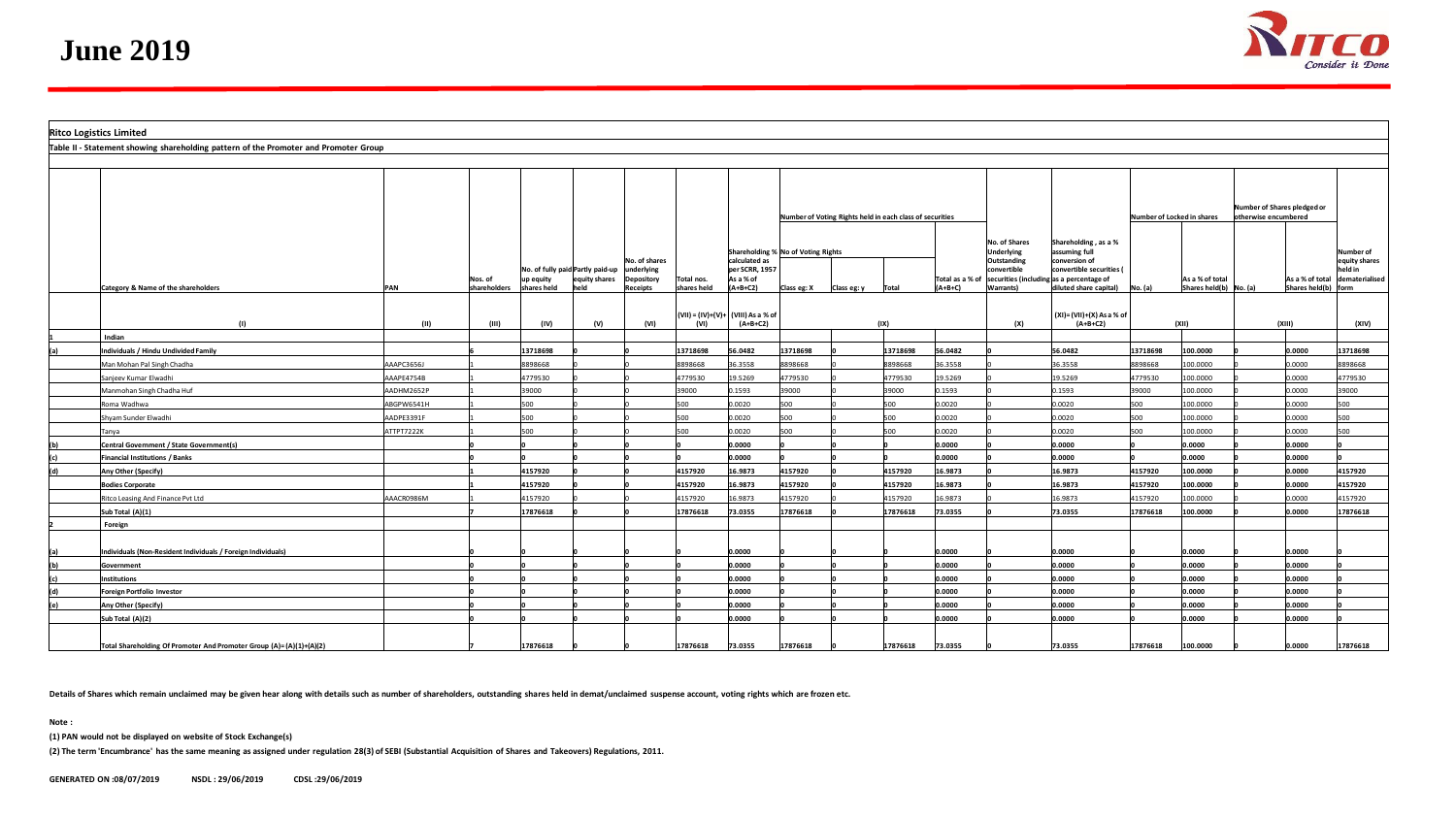**June 2019**



| <b>Ritco Logistics Limited</b> |                                                                                   |            |       |                                                     |                                                       |                                           |                         |                              |                                                                   |             |         |                              |                                                               |                                                                                                                                                        |                                                     |                                   |         |                                   |                                                                  |
|--------------------------------|-----------------------------------------------------------------------------------|------------|-------|-----------------------------------------------------|-------------------------------------------------------|-------------------------------------------|-------------------------|------------------------------|-------------------------------------------------------------------|-------------|---------|------------------------------|---------------------------------------------------------------|--------------------------------------------------------------------------------------------------------------------------------------------------------|-----------------------------------------------------|-----------------------------------|---------|-----------------------------------|------------------------------------------------------------------|
|                                | Table III - Statement showing shareholding pattern of the Public shareholder      |            |       |                                                     |                                                       |                                           |                         |                              |                                                                   |             |         |                              |                                                               |                                                                                                                                                        |                                                     |                                   |         |                                   |                                                                  |
|                                |                                                                                   |            |       |                                                     |                                                       |                                           |                         |                              |                                                                   |             |         |                              |                                                               |                                                                                                                                                        |                                                     |                                   |         |                                   |                                                                  |
|                                |                                                                                   |            |       |                                                     |                                                       |                                           |                         |                              | Number of Voting Rights held in each class of securities          |             |         |                              | Number of Locked in shares                                    |                                                                                                                                                        | Number of Shares pledged or otherwise<br>encumbered |                                   |         |                                   |                                                                  |
|                                | Category & Name of the shareholders                                               |            |       | los. of shareholders equity shares held shares held | No. of fully paid up Partly paid-up equity underlying | No. of shares<br>Depository Receipts held | Total nos. shares       |                              | <b>No of Voting Rights</b><br>SCRR, 1957 As a % of<br>Class eg: X | Class eg: y | Total   | Total as a % of<br>$(A+B+C)$ | Outstanding convertible<br>securities (including<br>Warrants) | Shareholding, as a %<br>No. of Shares Underlying assuming full conversion of<br>convertible securities (as a<br>percentage of diluted share<br>apital) |                                                     | As a % of total<br>Shares held(b) | No. (a) | As a % of total<br>Shares held(b) | <b>Number of equity</b><br>shares held in<br>dematerialised form |
|                                |                                                                                   | (11)       | (111) | (IV)                                                | (V)                                                   | (VI)                                      | $(VII) = (IV)+(V)+(VI)$ | (VIII) As a % of<br>(A+B+C2) |                                                                   |             | (IX)    |                              | (X)                                                           | (XI)= (VII)+(X) As a % of<br>(A+B+C2)                                                                                                                  |                                                     | (X  )                             |         | (X  1)                            | (XIV)                                                            |
|                                | Institutions                                                                      |            |       |                                                     |                                                       |                                           |                         |                              |                                                                   |             |         |                              |                                                               |                                                                                                                                                        |                                                     |                                   |         |                                   |                                                                  |
|                                | Mutual Fund                                                                       |            |       |                                                     |                                                       |                                           |                         | .0000                        |                                                                   |             |         | 0000.                        |                                                               | 0.0000                                                                                                                                                 |                                                     | 0000.                             |         |                                   |                                                                  |
|                                | <b>Venture Capital Funds</b>                                                      |            |       |                                                     |                                                       |                                           |                         | .0000                        |                                                                   |             |         | 0000.                        |                                                               | 0.0000                                                                                                                                                 |                                                     | 0.0000                            |         |                                   |                                                                  |
|                                | Alternate Investment Funds                                                        |            |       |                                                     |                                                       |                                           |                         | .0000                        |                                                                   |             |         | 0000.                        |                                                               | 0.0000                                                                                                                                                 |                                                     | 0.0000                            |         |                                   |                                                                  |
|                                | Foreign Venture Capital Investors                                                 |            |       |                                                     |                                                       |                                           |                         | 0000.0                       |                                                                   |             |         | 0.0000                       |                                                               | 0.0000                                                                                                                                                 |                                                     | 0.0000                            |         |                                   |                                                                  |
|                                | oreign Portfolio Investor                                                         |            |       |                                                     |                                                       |                                           |                         | 0000.0                       |                                                                   |             |         | 0000.                        |                                                               | 0.0000                                                                                                                                                 |                                                     | 0.0000                            |         |                                   |                                                                  |
|                                | <b>Financial Institutions / Banks</b>                                             |            |       |                                                     |                                                       |                                           |                         | .0000                        |                                                                   |             |         | 0000.                        |                                                               | 0.0000                                                                                                                                                 |                                                     | 0000.                             |         |                                   |                                                                  |
|                                | nsurance Companies                                                                |            |       |                                                     |                                                       |                                           |                         | .0000                        |                                                                   |             |         | 0000.                        |                                                               | 0.0000                                                                                                                                                 |                                                     | 0.0000                            |         |                                   |                                                                  |
|                                | rovident Funds/Pension Funds                                                      |            |       |                                                     |                                                       |                                           |                         | 0000.0                       |                                                                   |             |         | 0.0000                       |                                                               | 0.0000                                                                                                                                                 |                                                     | 0.0000                            |         |                                   |                                                                  |
|                                | Any Other (Specify)                                                               |            |       |                                                     |                                                       |                                           |                         | 0.0000                       |                                                                   |             |         | 0.0000                       |                                                               | 0.0000                                                                                                                                                 |                                                     | 0.0000                            |         |                                   |                                                                  |
|                                | ub Total (B)(1)                                                                   |            |       |                                                     |                                                       |                                           |                         | 0000                         |                                                                   |             |         | 0000.                        |                                                               | 0000.0                                                                                                                                                 |                                                     | 0000.                             |         |                                   |                                                                  |
|                                | Central Government/ State Government(s)/ President of India                       |            |       |                                                     |                                                       |                                           |                         |                              |                                                                   |             |         |                              |                                                               |                                                                                                                                                        |                                                     |                                   |         |                                   |                                                                  |
|                                | Sub Total (B)(2)                                                                  |            |       |                                                     |                                                       |                                           |                         | 0.0000                       |                                                                   |             |         | 0.0000                       |                                                               | 0.0000                                                                                                                                                 |                                                     | 0.0000                            |         |                                   |                                                                  |
|                                | <b>Non-Institutions</b>                                                           |            |       |                                                     |                                                       |                                           |                         |                              |                                                                   |             |         |                              |                                                               |                                                                                                                                                        |                                                     |                                   |         |                                   |                                                                  |
|                                | ndividuals                                                                        |            |       |                                                     |                                                       |                                           |                         |                              |                                                                   |             |         |                              |                                                               |                                                                                                                                                        |                                                     |                                   |         |                                   |                                                                  |
|                                | Individual shareholders holding nominal share capital up to Rs. 2 lakhs.          |            | 297   | 1040000                                             |                                                       |                                           | 1040000                 | .2490                        | 1040000                                                           |             | 1040000 | 4.2490                       |                                                               | 4.2490                                                                                                                                                 |                                                     | 0.0000                            |         |                                   | 1040000                                                          |
|                                | . Individual shareholders holding nominal share capital in excess of Rs. 2 lakhs. |            |       | 1792580                                             |                                                       |                                           | 2792580                 | 1.4092                       | 2792580                                                           |             | 2792580 | 1.4092                       |                                                               | 1.4092                                                                                                                                                 |                                                     | .0000                             |         |                                   | 2792580                                                          |
|                                | Dimple Vipul Patel                                                                | ATFPP3319P |       | 613000                                              |                                                       |                                           | 613000                  | .5044                        | 513000                                                            |             | 13000   | 5044                         |                                                               | 2.5044                                                                                                                                                 |                                                     | 0.000.0                           |         |                                   | 613000                                                           |
|                                | Hitesh Mohanlal Patel                                                             | AMMPP6335M |       | 287800                                              |                                                       |                                           | 287800                  | 1758                         | 87800                                                             |             | 287800  | .1758                        |                                                               | 1.1758                                                                                                                                                 |                                                     | 0.0000                            |         |                                   | 287800                                                           |
|                                | ipul Mohan Patel                                                                  | TFPP3320C  |       | 15580                                               |                                                       |                                           | 715580                  | .9235                        | 15580                                                             |             | 15580   | 9235                         |                                                               | 2.9235                                                                                                                                                 |                                                     | 0000.0                            |         |                                   | 715580                                                           |
|                                | <b>NBFCs registered with RBI</b>                                                  |            |       | 1800                                                |                                                       |                                           | 4800                    | 0.196                        | 800                                                               |             | 4800    | 0.196                        |                                                               | 0.0196                                                                                                                                                 |                                                     | 0000.                             |         |                                   | 4800                                                             |
|                                | <b>Trust Employee</b>                                                             |            |       |                                                     |                                                       |                                           |                         | 0.0000                       |                                                                   |             |         | 0.0000                       |                                                               | 0.0000                                                                                                                                                 |                                                     | 0.0000                            |         |                                   |                                                                  |
|                                | <b>Overseas Depositories (holding DRs) (balancing figure)</b>                     |            |       |                                                     |                                                       |                                           |                         | .0000                        |                                                                   |             |         | .0000                        |                                                               | 0.0000                                                                                                                                                 |                                                     | 0.0000                            |         |                                   |                                                                  |
|                                | Any Other (Specify)                                                               |            |       | 762620                                              |                                                       |                                           | 2762620                 | 1.2868                       | 762620                                                            |             | 2762620 | 1.2868                       |                                                               | 11.2868                                                                                                                                                |                                                     | 0000.                             |         |                                   | 2762620                                                          |
|                                | <b>Hindu Undivided Family</b>                                                     |            |       | 206400                                              |                                                       |                                           | 206400                  | 0.8433                       | 206400                                                            |             | 206400  | 0.8433                       |                                                               | 0.8433                                                                                                                                                 |                                                     | 0.0000                            |         |                                   | 206400                                                           |
|                                | Non Resident Indians (Non Repat)                                                  |            |       | 1600                                                |                                                       |                                           | 1600                    | 0.0065                       | 1600                                                              |             | 600     | 0.0065                       |                                                               | 0.0065                                                                                                                                                 |                                                     | 0.0000                            |         |                                   | 1600                                                             |
|                                | Non Resident Indians (Repat)                                                      |            |       | 14400                                               |                                                       |                                           | 14400                   | 0.0588                       | 14400                                                             |             | 14400   | 0588                         |                                                               | 0.0588                                                                                                                                                 |                                                     | 0.0000                            |         |                                   | 14400                                                            |
|                                | <b>Clearing Member</b>                                                            |            |       | 1748220                                             |                                                       |                                           | 1748220                 | 1424                         | 748220                                                            |             | 748220  | .1424                        |                                                               | 7.1424                                                                                                                                                 |                                                     | 0000.                             |         |                                   | 1748220                                                          |
|                                | unvarji Finstock Private Limited                                                  | AACK8760E  |       | 1189900                                             |                                                       |                                           | 1189900                 | 1.8614                       | 189900                                                            |             | 189900  | .8614                        |                                                               | 4.8614                                                                                                                                                 |                                                     | 0.0000                            |         |                                   | 1189900                                                          |
|                                | Bhumika Consultancy Pvt Ltd                                                       | AABCB4415C |       | 462400                                              |                                                       |                                           | 462400                  | 1.8891                       | 462400                                                            |             | 462400  | 1.8891                       |                                                               | 1.8891                                                                                                                                                 |                                                     | 0.000.0                           |         |                                   | 462400                                                           |
|                                | <b>Bodies Corporate</b>                                                           |            |       | 792000                                              |                                                       |                                           | 792000                  | .2357                        | 792000                                                            |             | 792000  | 3.2357                       |                                                               | 3.2357                                                                                                                                                 |                                                     | 0.0000                            |         |                                   | 792000                                                           |
|                                | ub Total (B)(3)                                                                   |            |       | 00000                                               |                                                       |                                           | 600000                  | 6.9645                       | 600000                                                            |             | 600000  | 16.9645                      |                                                               | 26.9645                                                                                                                                                |                                                     | 0000.                             |         |                                   | 6600000                                                          |
|                                | Total Public Shareholding (B)=(B)(1)+(B)(2)+(B)(3)                                |            |       | 600000                                              |                                                       |                                           | 600000                  | 6.9645                       | 600000                                                            |             | 600000  | 26.9645                      |                                                               | 26.9645                                                                                                                                                |                                                     | 0000.                             |         |                                   | 5600000                                                          |

Details of the shareholders acting as persons in Concert including their Shareholding (No. and %):

**No. of shareholders No. of Shares**

**Details of Shares which remain unclaimed may be given hear along with details such as number of shareholders, outstanding shares held in demat/unclaimed suspense account, voting rights which are frozen etc.**

**Note :**

**(1) PAN would not be displayed on website of Stock Exchange(s).** 

**(2) The above format needs to disclose name of all holders holding more than 1% of total number of shares**

**(3) W.r.t. the information pertaining to Depository Receipts, the same may be disclosed in the respective columns to the extent information available and the balance to be disclosed as held by custodian.**